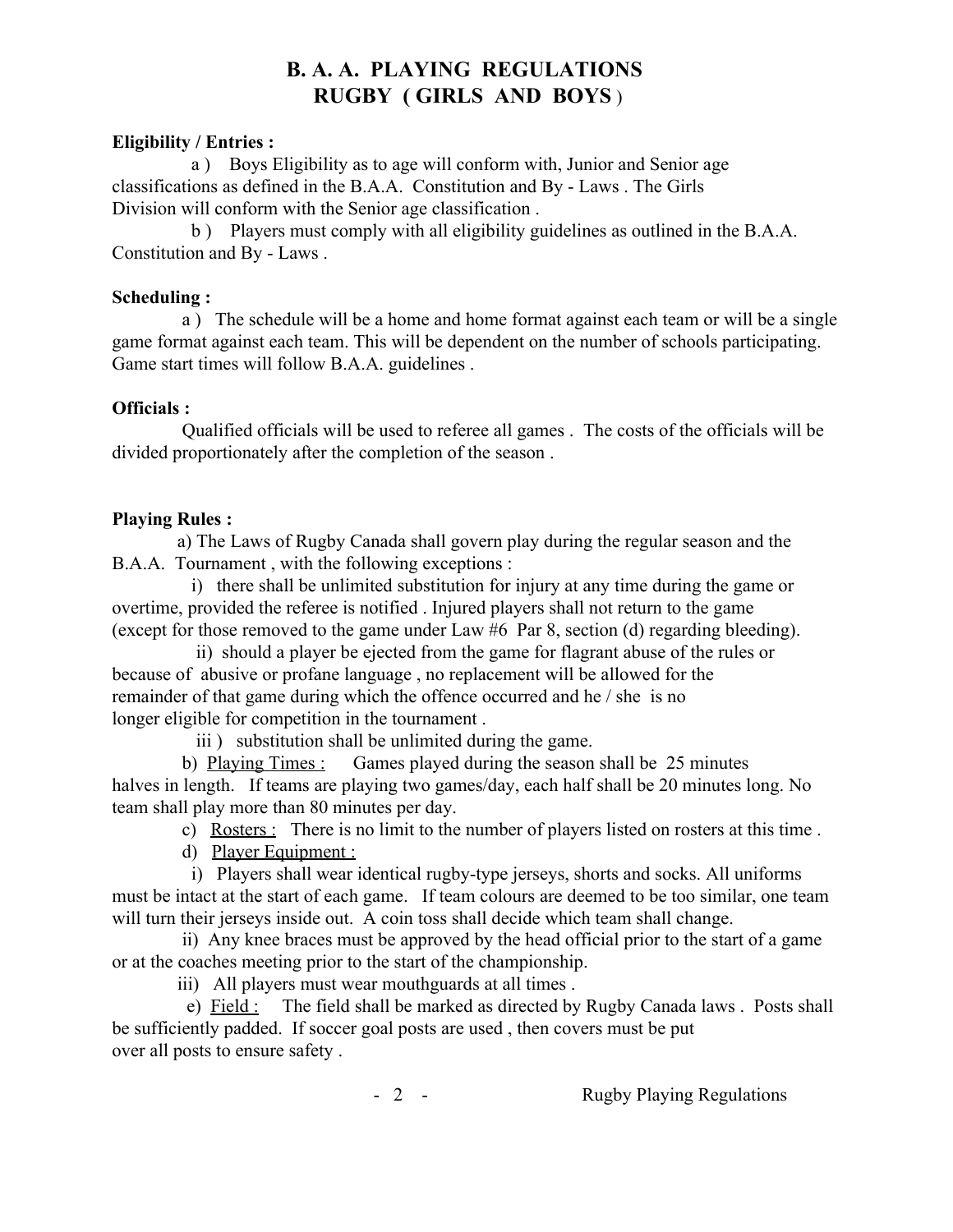# **Regular Season Standings Tie Breaking Formula:**

- 1. Head to head result
- 2. Most Match Bonus Points
- 3. Fewest points scored against
- 4. Best plus/minus

# **BAA Tournament**

#### Tied Game Procedure

This procedure shall be used for the BAA Tournament semi-final game only:

(i)Best of three (3) kicks (order determined by a flip of a coin by the referee) by three (3) players for each team that were playing in the game immediately before the game ended. Kicks may be a place kick or a drop kick. These kicks shall take place from the following spots: a) first, from the left side 15 metre line and 22 metre line intersection b) second, from the middle of the 22 metre line c) third, from the right side 15 metre line and 22 metre line intersection. If still tied after three kicks by each team, single sudden death kicks shall be attempted by a player from each team that was on the field at the end of the tied game. These sudden death kicks shall be taken in the same progression as a-c above.

This procedure shall be used for the BAA Tournament championship game only.

(i)Teams shall re-toss to select the right to kick or choice of end prior to overtime periods.

(iI) Two  $(2)$  five-minute periods with one  $(1)$  minute between periods. Teams shall consist of fifteen (15) players.

(iii) If still tied at the end of the two  $(2)$  five-minute halves, the following procedure shall be followed: best of three (3) kicks (order determined by a flip of a coin by the referee) by three (3) players for each team that were playing in the game immediately before the game ended. Kicks may be a place kick or a drop kick. These kicks shall take place from the following spots: a) first, from the left side 15 metre line and 22 metre line intersection b) second, from the middle of the 22 metre line c) third, from the right side 15 metre line and 22 metre line intersection. If still tied after three kicks by each team, single sudden death kicks shall be attempted by a player from each team that was on the field at the end of the tied game. These sudden death kicks shall be taken in the same progression as a-c above.